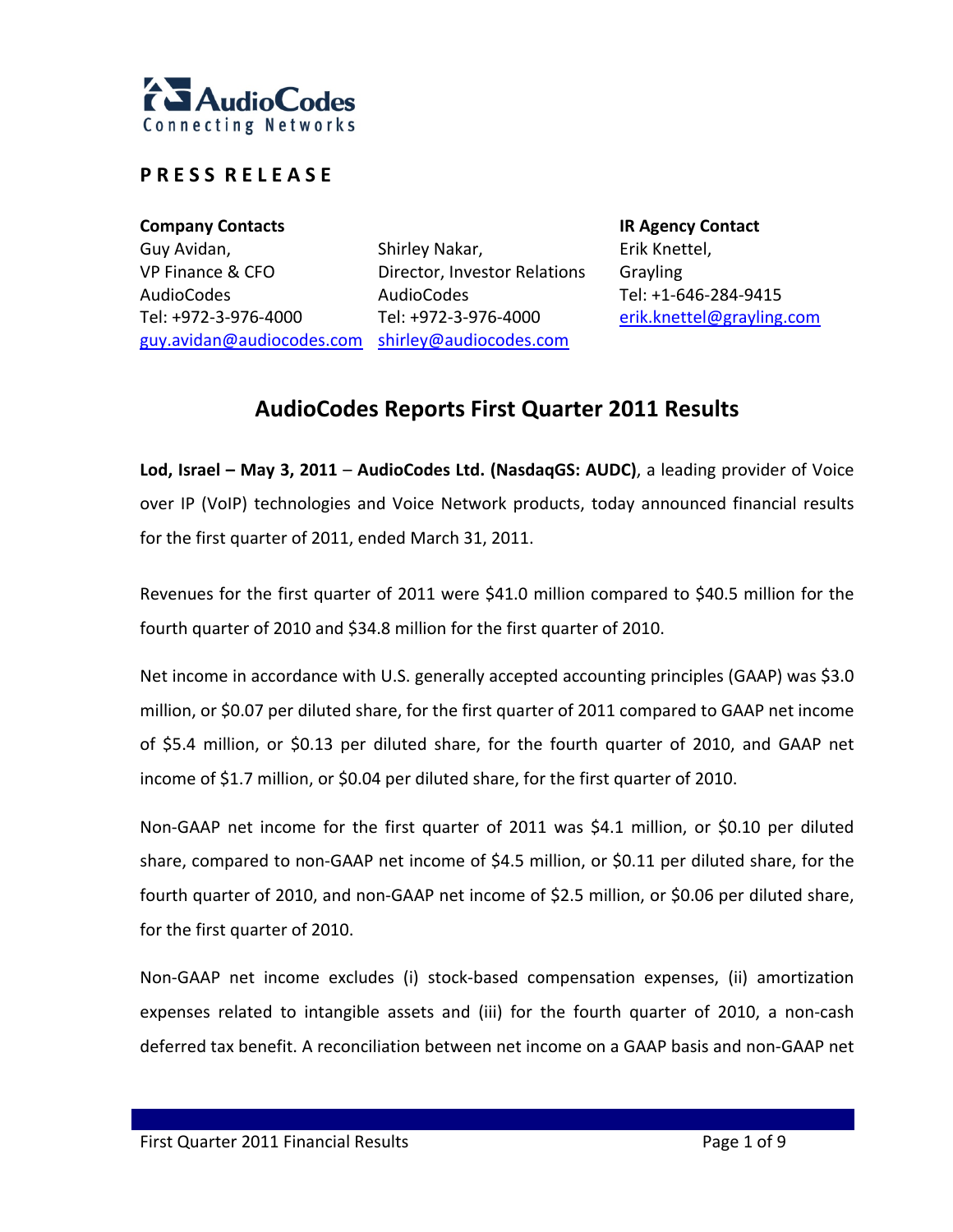income is provided in the tables that accompany the condensed consolidated financial statements contained in this press release.

Cash and cash equivalents, short‐term deposits and short‐term and long‐term marketable securities were \$62.0 million as of March 31, 2011, compared to \$64.1 million as of December 31, 2010 and \$54.7 million as of March 31, 2010.

"AudioCodes continued to deliver solid sequential and year‐over‐year revenue growth in the first quarter of 2011 driven by the rising global demand for converged VoIP and data networks solutions," stated Shabtai Adlersberg, Chairman of the Board, President and CEO of AudioCodes. "During the quarter we successfully expanded our partnership activities with leading enterprise and unified communications market leaders such as Microsoft, Alcatel‐ Lucent and a leading mobile phone market player. We extended our presence in the Enterprise Mobility VoIP market with the debut of our MobilityPLUS productivity suite which extends the Microsoft LYNC 2010 enterprise collaboration solution to enable anywhere, anytime productivity and collaboration with Alcatel‐Lucent in the enterprise mid‐size Session Border Controllers (E‐SBCs) market."

"A favorable sales mix of higher margin offerings generated strong gross margins while higher operating expense was primarily attributable to the continued investment in our global sales and marketing functions. AudioCodes stands at the center of the unified communications connectivity and mobility market and we believe we can increasingly become the preferred voice expert partner in the industry. We believe that these first quarter 2011 developments, coupled with our product portfolio strengths and growing global sales reach, set a strong foundation for continued growth and profitability in 2011," concluded Mr. Adlersberg.

### **Conference Call & Web Cast Information**

AudioCodes will conduct a conference call at 9:00 A.M., Eastern Time today to discuss the Company's first quarter 2011 operational and financial results. The conference call will be simultaneously Web cast. Investors are invited to listen to the call live via Web cast at the AudioCodes corporate website at www.audiocodes.com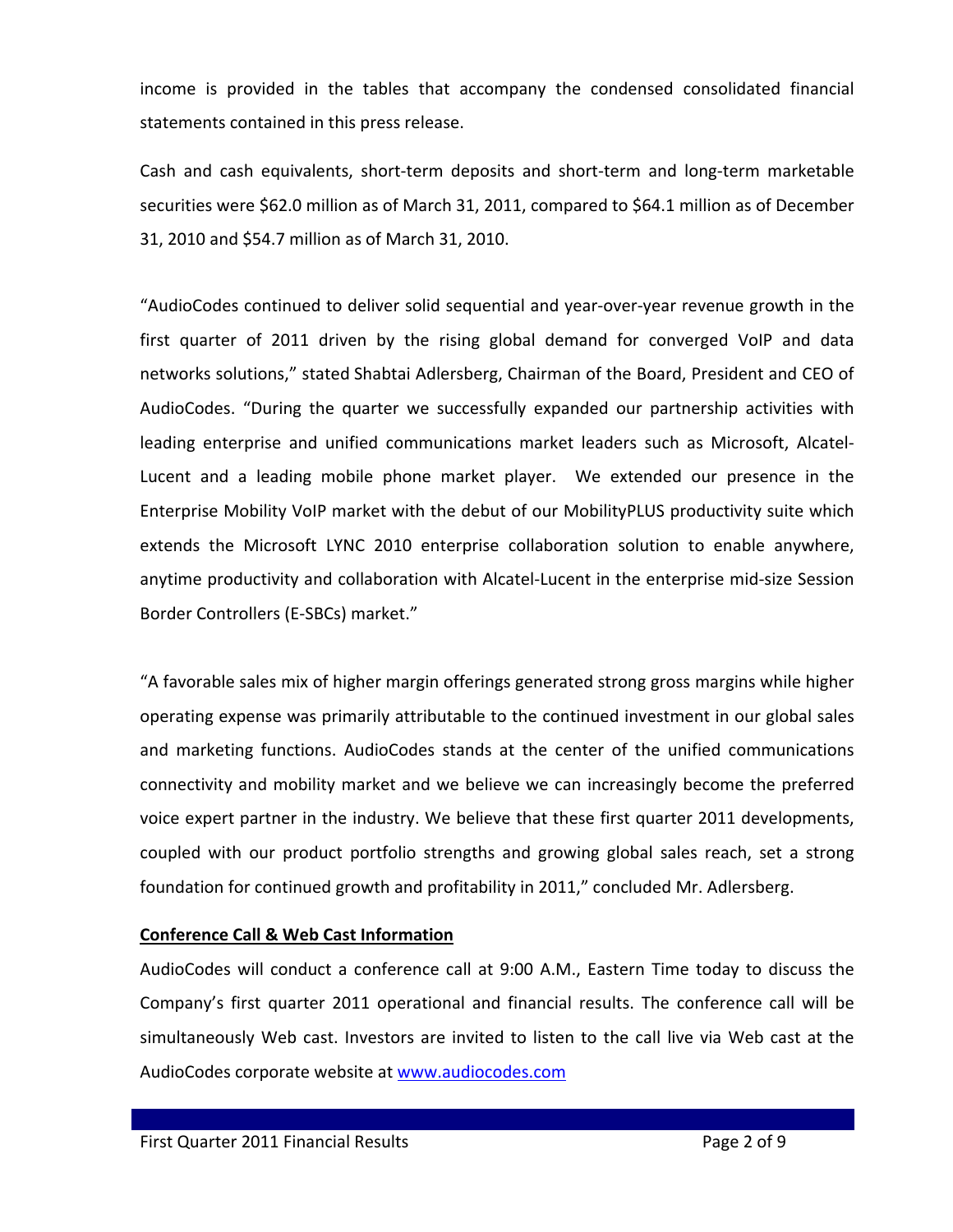### **About AudioCodes**

AudioCodes Ltd. designs, develops and sells advanced Voice over IP (VoIP) and converged VoIP and Data networking products and applications to Service Providers and Enterprises. AudioCodes is a VoIP technology market leader focused on converged VoIP & data communications and its products are deployed globally in Broadband, Mobile, Cable, and Enterprise networks. The company provides a range of innovative, cost‐effective products including Media Gateways, Multi‐Service Business Gateways, Session Border Controllers (SBC), Residential Gateways, IP Phones, Media Servers and Value Added Applications. AudioCodes' underlying technology, VoIPerfectHD™, relies on AudioCodes' leadership in DSP, voice coding and voice processing technologies. AudioCodes High Definition (HD) VoIP technologies and products provide enhanced intelligibility and a better end user communication experience in Voice communications. For more information on AudioCodes,

visit http://www.audiocodes.com

Statements concerning AudioCodes' business outlook or future economic performance; product introductions and plans and objectives related thereto; and statements concerning assumptions made or expectations as to any future events, conditions, performance or other matters, are "forward‐ looking statements'' as that term is defined under U.S. Federal securities laws. Forward‐looking statements are subject to various risks, uncertainties and other factors that could cause actual results to differ materially from those stated in such statements. These risks, uncertainties and factors include, but are not limited to: the effect of global economic conditions in general and conditions in AudioCodes' industry and target markets in particular; shifts in supply and demand; market acceptance of new products and continuing products' demand; the impact of competitive products and pricing on AudioCodes' and its customers' products and markets; timely product and technology development/upgrades and the ability to manage changes in market conditions as needed; possible disruptions from acquisitions; the integration of acquired companies' products and operations into AudioCodes' business; and other factors detailed in AudioCodes' filings with the Securities and Exchange Commission. AudioCodes assumes no obligation to update the information in this release.

©2011 AudioCodes Ltd. All rights reserved. AudioCodes, AC, AudioCoded, Ardito, CTI2, CTI², CTI Squared, HD VoIP, HD VoIP Sounds Better, InTouch, IPmedia, Mediant, MediaPack, NetCoder, Netrake, Nuera, Open Solutions Network, OSN, Stretto, TrunkPack, VMAS, VoicePacketizer, VoIPerfect, VoIPerfectHD, What's Inside Matters, Your Gateway To VoIP and 3GX are trademarks or registered trademarks of AudioCodes Limited. All other products or trademarks are property of their respective owners. Product specifications are subject to change without notice.

## Summary financial data follows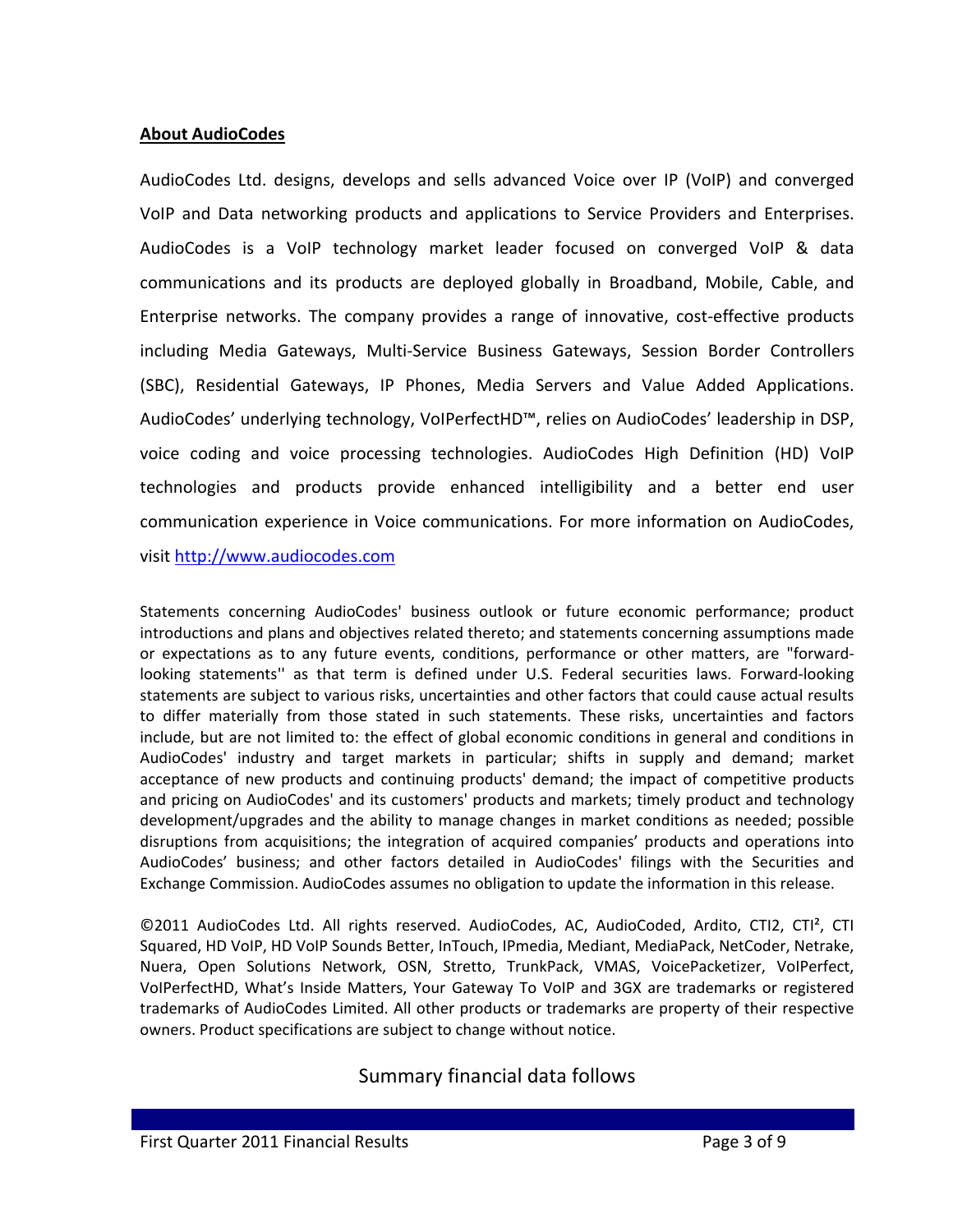### **AUDIOCODES LTD. AND ITS SUBSIDIARIES CONDENSED CONSOLIDATED BALANCE SHEETS**

## **U.S. dollars in thousands**

|                                                       | March 31,<br>2011 |                |
|-------------------------------------------------------|-------------------|----------------|
|                                                       | <b>Unaudited</b>  | <b>Audited</b> |
| <b>ASSETS</b>                                         |                   |                |
| <b>CURRENT ASSETS:</b>                                |                   |                |
| Cash and cash equivalents                             | \$24,703          | \$50,311       |
| Short-term deposits                                   | 12,802            | 13,825         |
| Short-term marketable securities and accrued interest | 342               |                |
| Trade receivables, net                                | 27,688            | 25,881         |
| Other receivables and prepaid expenses                | 6,794             | 3,646          |
| Deferred tax assets                                   | 2,287             | 2,287          |
| Inventories                                           | 17,688            | 18,043         |
| Total current assets                                  | 92,304            | 113,993        |
| LONG-TERM INVESTMENTS:                                |                   |                |
| Long-term marketable securities                       | 24,151            |                |
| Investments in companies                              | 1,060             | 1,317          |
| Deferred tax assets                                   | 2,261             | 2,261          |
| Severance pay funds                                   | 15,672            | 15,039         |
| Total long-term investments                           | 43,144            | 18,617         |
| PROPERTY AND EQUIPMENT, NET                           | 3,691             | 3,703          |
| GOODWILL, INTANGIBLE ASSETS, DEFERRED                 |                   |                |
| CHARGES AND OTHER, NET                                | 37,020            | 37,405         |
| <b>Total assets</b>                                   | \$176,159         | \$173,718      |
| <b>LIABILITIES AND EQUITY</b>                         |                   |                |
| <b>CURRENT LIABILITIES:</b>                           |                   |                |
| Current maturities of long-term bank loans            | \$6,000           | \$6,000        |
| Trade payables                                        | 13,069            | 13,519         |
| Other payables and accrued expenses                   | 20,030            | 24,168         |
| Deferred revenues                                     | 7,085             | 3,769          |
| <b>Total current liabilities</b>                      | 46,184            | 47,456         |
| LONG-TERM LIABILITIES:                                |                   |                |
| Accrued severance pay                                 | 16,553            | 15,821         |
| Long-term bank loans                                  | 8,250             | 9,750          |
| Senior convertible notes                              | 353               | 353            |
| Deferred revenues and other liabilities               | 920               | 1,158          |
| Total long-term liabilities                           | 26,076            | 27,082         |
| Total equity                                          | 103,899           | 99,180         |
| Total liabilities and equity                          | \$176,159         | \$173,718      |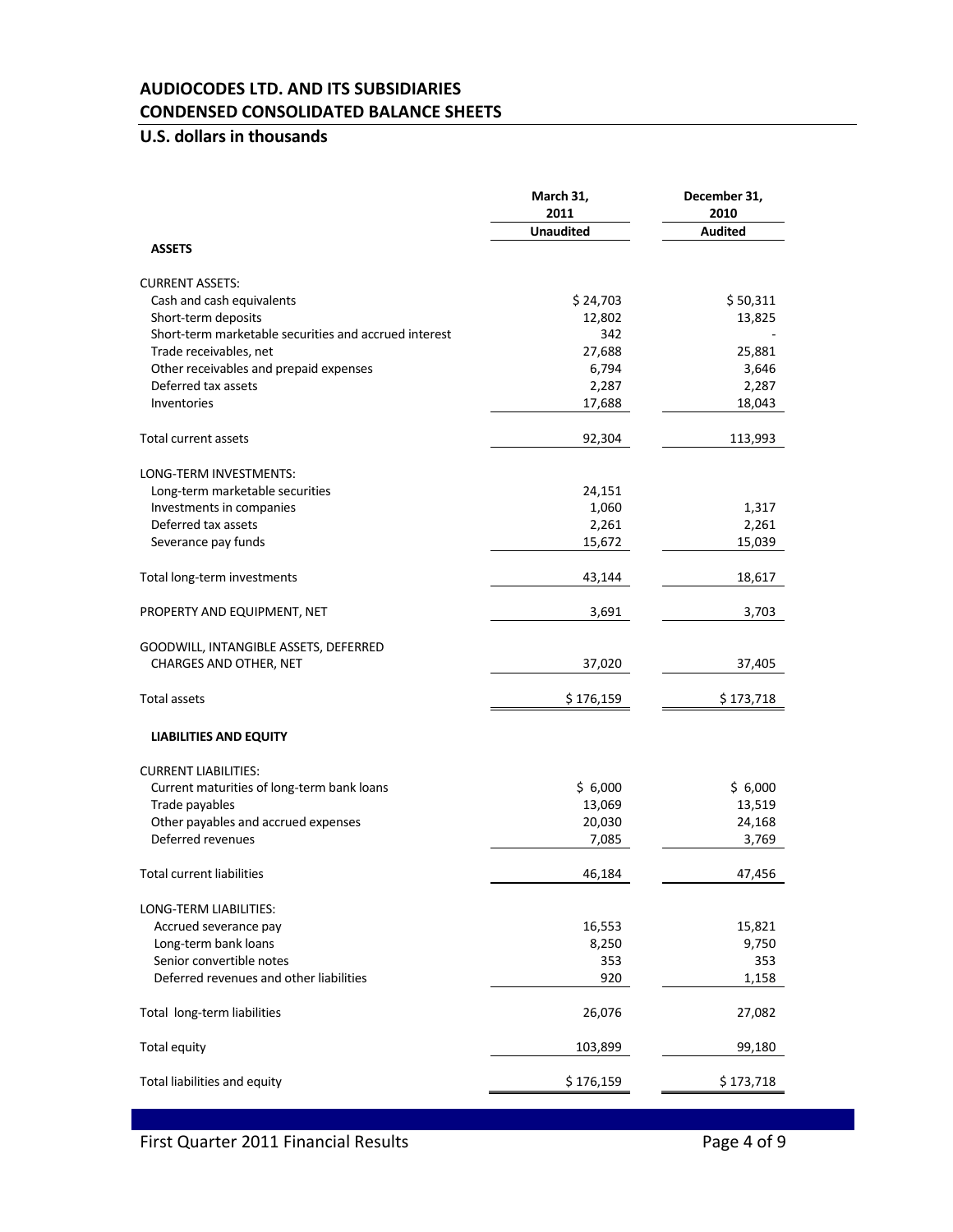## **AUDIOCODES LTD. AND ITS SUBSIDIARIES CONDENSED CONSOLIDATED STATEMENTS OF OPERATIONS**

## **In thousands, except per share data**

|                                                       | Three months ended<br>March 31, |          |
|-------------------------------------------------------|---------------------------------|----------|
|                                                       | 2011                            | 2010     |
|                                                       | <b>Unaudited</b>                |          |
| Revenues                                              | \$41,044                        | \$34,804 |
| Cost of revenues                                      | 17,022                          | 15,571   |
| Gross profit                                          | 24,022                          | 19,233   |
| Operating expenses:                                   |                                 |          |
| Research and development, net                         | 8,534                           | 7,356    |
| Selling and marketing                                 | 10,221                          | 8,064    |
| General and administrative                            | 2,132                           | 1,968    |
| Total operating expenses                              | 20,887                          | 17,388   |
| Operating income                                      | 3,135                           | 1,845    |
| Financial income (expenses), net                      | 216                             | (79)     |
| Income before taxes on income                         | 3,351                           | 1,766    |
| Taxes on income, net                                  | (65)                            | (66)     |
| Equity in profit (losses) of affiliated companies     | (257)                           | 4        |
| Net income                                            | \$3,029                         | \$1,704  |
| Net loss attributable to the non-controlling interest |                                 | 91       |
| Net income attributable to AudioCodes                 | \$3,029                         | \$1,795  |
| Basic net earnings per share                          | \$0.07                          | \$0.04   |
| Diluted net earnings per share                        | \$0.07                          | \$0.04   |
| Weighted average number of shares used in             |                                 |          |
| computing basic net earnings per share                | 41,331                          | 40,301   |
| Weighted average number of shares used in             |                                 |          |
| computing diluted net earnings per share              | 42,284                          | 40,731   |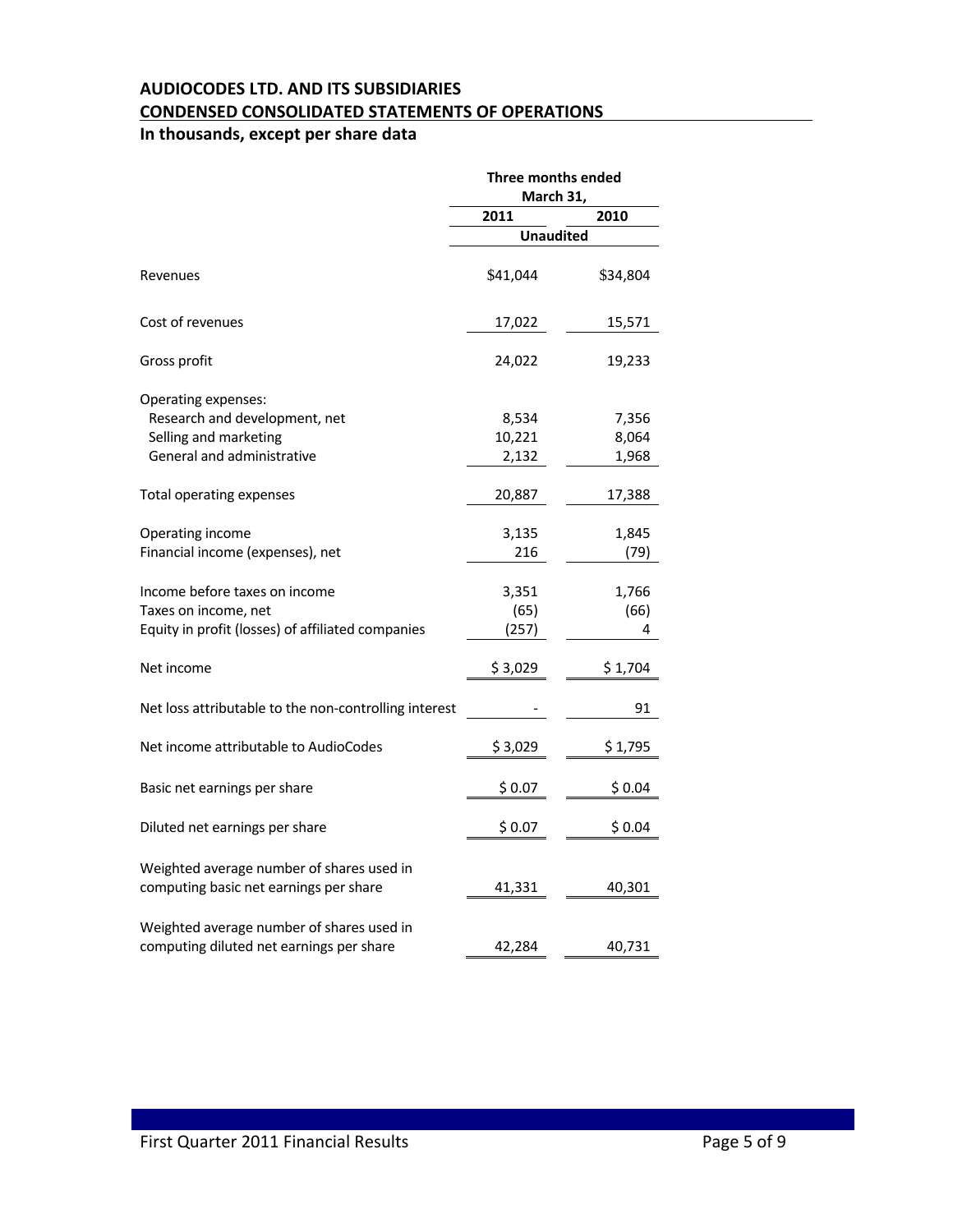## **AUDIOCODES LTD. AND ITS SUBSIDIARIES NON‐GAAP PROFORMA STATEMENTS OF OPERATIONS**

### **In thousands, except per share data**

|                                                   | Three months ended<br>March 31, |          |  |
|---------------------------------------------------|---------------------------------|----------|--|
|                                                   | 2011                            | 2010     |  |
|                                                   | <b>Unaudited</b>                |          |  |
| Revenues                                          | \$41,044                        | \$34,804 |  |
| Cost of revenues (1) (2)                          | 16,686                          | 15,243   |  |
| Gross profit                                      | 24,358                          | 19,561   |  |
| Operating expenses:                               |                                 |          |  |
| Research and development, net (1)                 | 8,407                           | 7,252    |  |
| Selling and marketing (1)(2)                      | 9,783                           | 7,836    |  |
| General and administrative (1)                    | 1,918                           | 1,865    |  |
| Total operating expenses                          | 20,108                          | 16,953   |  |
| Operating income                                  | 4,250                           | 2,608    |  |
| Financial income (expenses), net                  | 216                             | (79)     |  |
| Income before taxes on income                     | 4,466                           | 2,529    |  |
| Taxes on income, net                              | (65)                            | (66)     |  |
| Equity in profit (losses) of affiliated companies | (257)                           | 4        |  |
| Non-GAAP net income                               | \$4,144                         | \$2,467  |  |
| Net loss attributable to the non-controlling      |                                 |          |  |
| interest                                          |                                 | 91       |  |
| Net income attributable to AudioCodes             | \$4,144                         | \$ 2,558 |  |
| Non-GAAP diluted net earnings per share           | \$0.10                          | \$0.06   |  |
| Weighted average number of shares used in         |                                 |          |  |
| computing non-GAAP diluted net earnings per       |                                 |          |  |
| share (in thousands)                              | 42,612                          | 40,979   |  |

(1) Excluding stock‐based compensation expenses related to options and restricted stock units granted to employees and others.

(2) Excluding amortization of intangible assets related to the acquisitions of Nuera, Netrake and CTI Squared.

**Note:** Non‐GAAP measures should be considered in addition to, and not as a substitute for, the results prepared in accordance with GAAP. The Company believes that non‐GAAP information is useful because it can enhance the understanding of its ongoing economic performance and therefore uses internally this non‐GAAP information to evaluate and manage its operations. The Company has chosen to provide this information to investors to enable them to perform comparisons of operating results in a manner similar to how the Company analyzes its operating results and because many comparable companies report this type of information as well.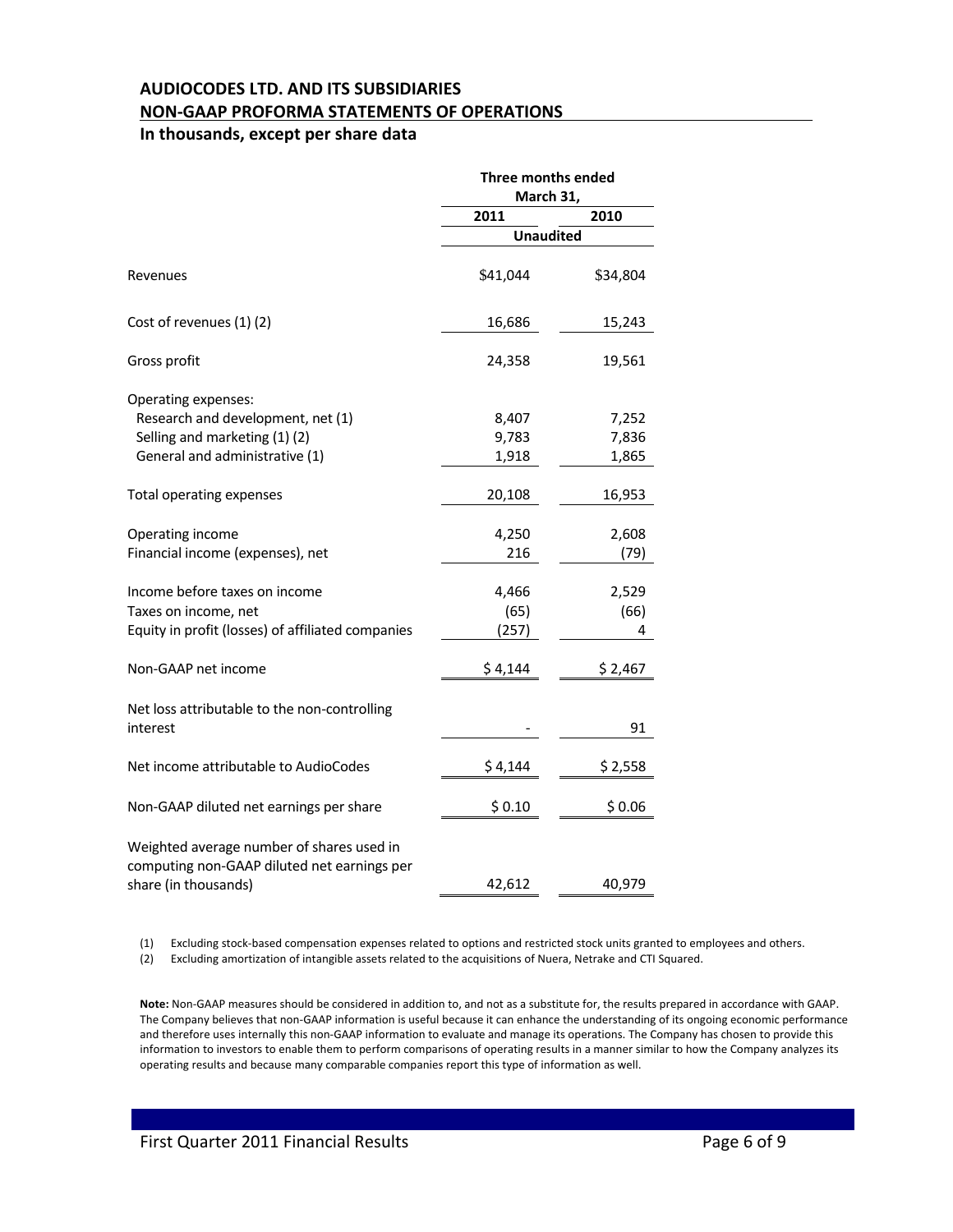#### **AUDIOCODES LTD. AND ITS SUBSIDIARIES**

#### **RECONCILIATION BETWEEN GAAP NET INCOME AND NON‐GAAP NET INCOME**

#### **In thousands, except per share data**

|                                     |         | Three months ended<br>March 31, |  |  |
|-------------------------------------|---------|---------------------------------|--|--|
|                                     | 2011    | 2010                            |  |  |
|                                     |         | <b>Unaudited</b>                |  |  |
| <b>GAAP Net income</b>              | \$3,029 | \$1,704                         |  |  |
| GAAP Diluted earnings per share     | \$0.07  | \$0.04                          |  |  |
| Cost of revenues:                   |         |                                 |  |  |
| Stock-based compensation (1)        | 27      | 20                              |  |  |
| Amortization expenses (2)           | 309     | 308                             |  |  |
|                                     | 336     | 328                             |  |  |
| Research and development, net:      |         |                                 |  |  |
| Stock-based compensation (1)        | 127     | 104                             |  |  |
| Selling and marketing:              |         |                                 |  |  |
| Stock-based compensation (1)        | 362     | 153                             |  |  |
| Amortization expenses (2)           | 76      | 75                              |  |  |
|                                     | 438     | 228                             |  |  |
| General and administrative:         |         |                                 |  |  |
| Stock-based compensation (1)        | 214     | 103                             |  |  |
| Non-GAAP Net income                 | \$4,144 | \$2,467                         |  |  |
| Non-GAAP Diluted earnings per share | \$0.10  | \$0.06                          |  |  |

(1) Stock‐based compensation expenses related to options and restricted stock units granted to employees and others.

(2) Amortization of intangible assets related to the acquisitions of Nuera, Netrake and CTI Squared.

**Note:** Non‐GAAP measures should be considered in addition to, and not as a substitute for, the results prepared in accordance with GAAP. The Company believes that non‐GAAP information is useful because it can enhance the understanding of its ongoing economic performance and therefore uses internally this non‐GAAP information to evaluate and manage its operations. The Company has chosen to provide this information to investors to enable them to perform comparisons of operating results in a manner similar to how the Company analyzes its operating results and because many comparable companies report this type of information.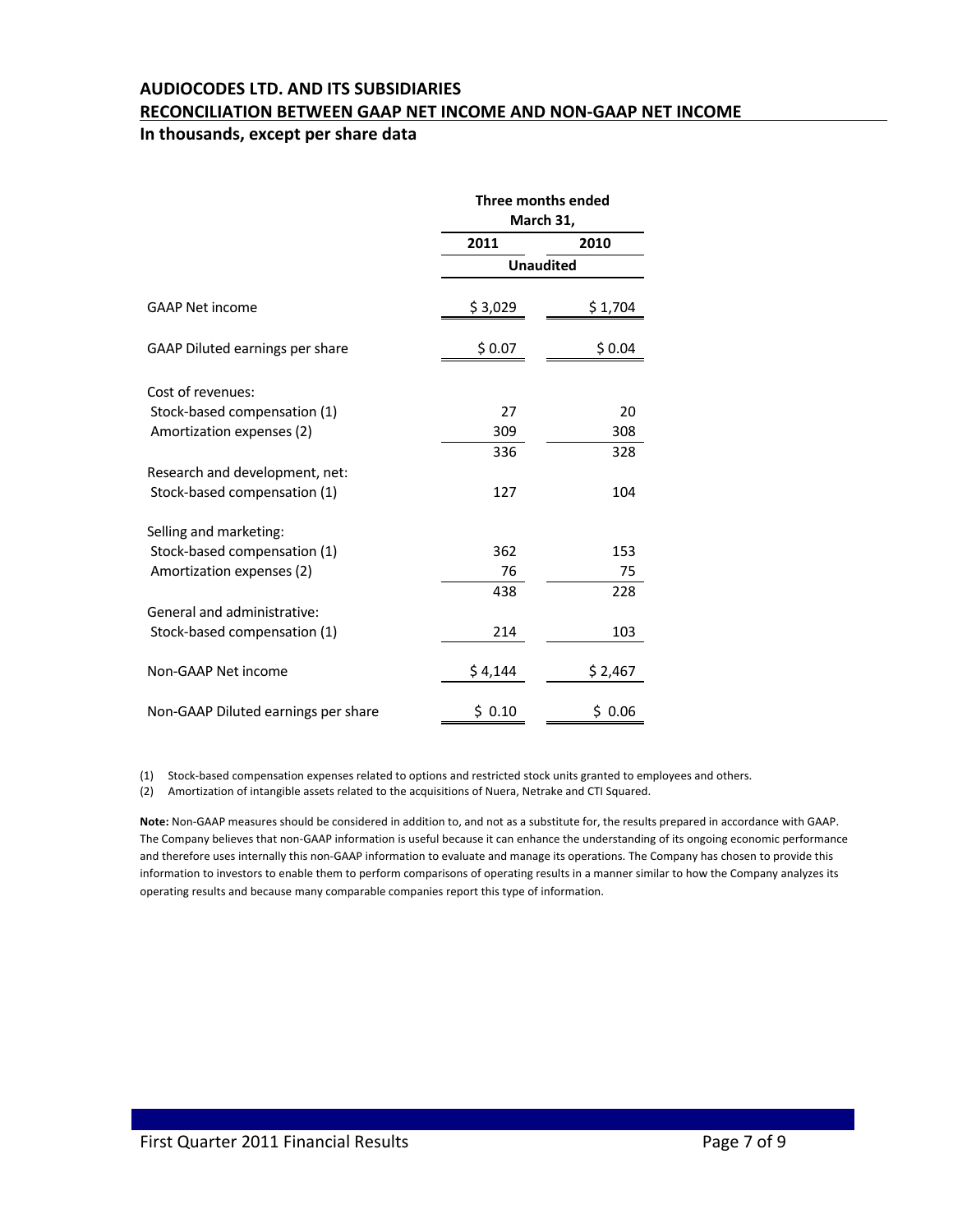### **AUDIOCODES LTD. AND ITS SUBSIDIARIES CONDENSED CONSOLIDATED STATEMENT OF CASH FLOWS**

## **U.S. dollars in thousands**

|                                                     | Three months ended<br>March 31, |          |
|-----------------------------------------------------|---------------------------------|----------|
|                                                     |                                 |          |
|                                                     | 2011                            | 2010     |
|                                                     | <b>Unaudited</b>                |          |
| Cash flows from operating activities:               |                                 |          |
| Net income                                          | \$3,029                         | \$1,704  |
| Adjustments required to reconcile net income to     |                                 |          |
| net cash provided by operating activities:          |                                 |          |
| Depreciation and amortization                       | 922                             | 1,033    |
| Amortization of marketable securities premiums      |                                 |          |
| and accretion of discounts, net                     | 87                              |          |
| Equity in losses (profits) of affiliated companies  | 257                             | (13)     |
| Decrease in accrued severance pay, net              | 99                              | 257      |
| Stock-based compensation expenses                   | 1,140                           | 380      |
| Increase in accrued interest on loans, marketable   |                                 |          |
| securities, bank deposits and structured notes      | (178)                           |          |
| Increase in trade receivables, net                  | (1,807)                         | (2,664)  |
| Increase in other receivables and prepaid           |                                 |          |
| expenses                                            | (3,043)                         | (1, 591) |
| Decrease (increase) in inventories                  | 355                             | (971)    |
| Increase (decrease) in trade payables               | (450)                           | 4,845    |
| Increase in deferred revenues                       | 3,382                           | 1,233    |
| Decrease in other payables and accrued              |                                 |          |
| Expenses and other liabilities                      | (4, 164)                        | (955)    |
|                                                     |                                 |          |
| Net cash provided by (used in) operating activities | (371)                           | 3,258    |
|                                                     |                                 |          |
| Cash flows from investing activities:               |                                 |          |
| Purchase of marketable securities                   | (24, 402)                       |          |
| Short-term bank deposits, net                       | 1,023                           | (2,322)  |
| Purchase of property and equipment                  | (525)                           | (329)    |
| Net cash used in investing activities               | (23, 904)                       | (2,651)  |
|                                                     |                                 |          |